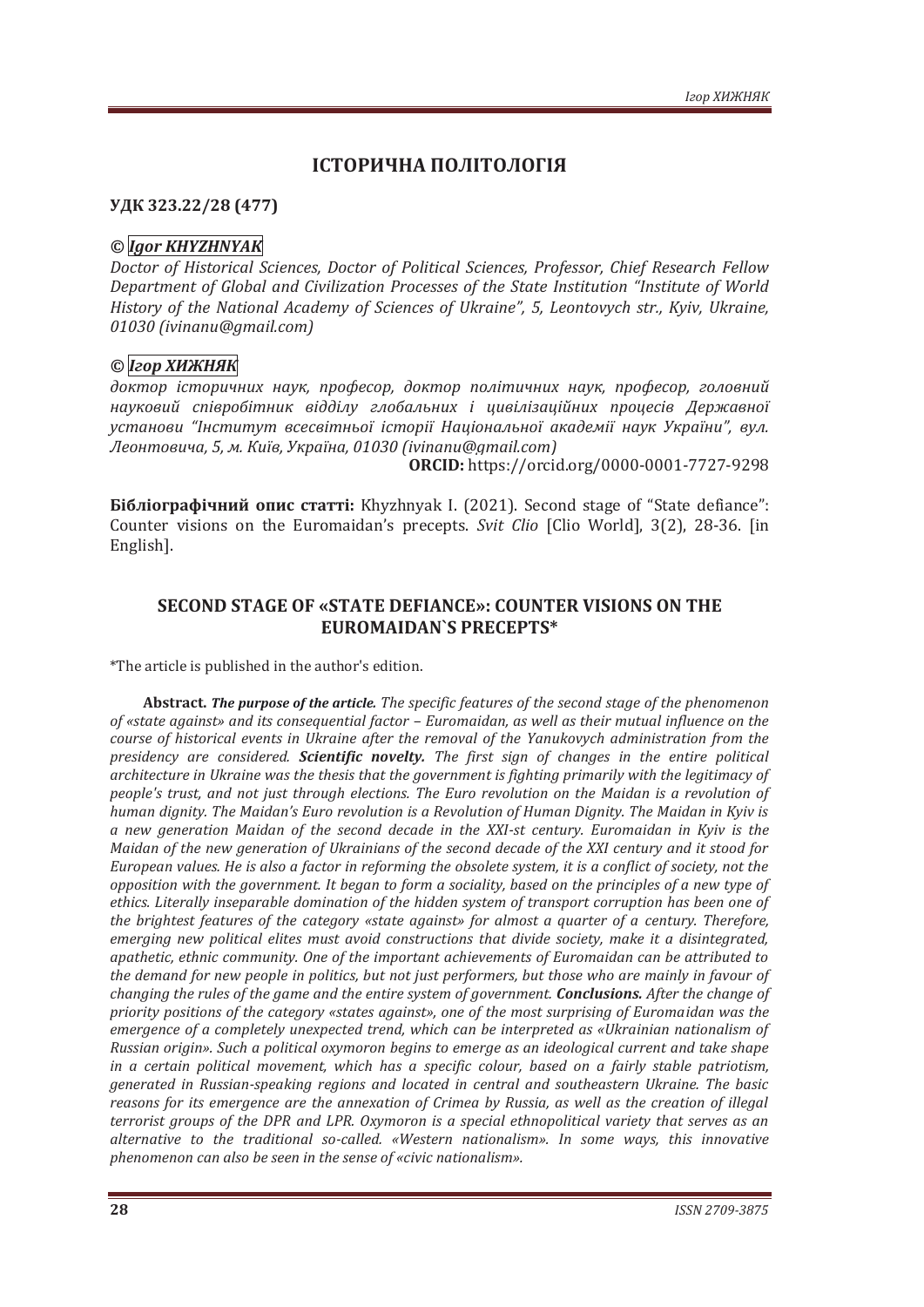*Keywords: imperatives, «state defiance», in Ukraine, national identity, a civil society, «the Ukrainian Russian-speaking nationalism», «a civil nationalism».*

### **ДРУГИЙ ЕТАП «ДЕРЖАВИ ВСУПЕРЕЧ»: ПРОТИЛЕЖНІ БАЧЕННЯ ЗАСТЕРЕЖЕНЬ ЄВРОМАЙДАНУ**

\*Стаття друкується в авторській редакції.

**Анотація.** *Мета статті. Виокремлено і схарактеризовано специфічні риси другого етапу феномену «держави всупереч» та його наслідкового чинника – Євромайдану. Простежено їхній обопільний вплив на перебіг історичних подій в Україні після відлучення від президентства В. Януковича. Наукова новизна. Першою ознакою змін усієї політичної архітектоніки в Україні стала теза про те, що влада виборюється насамперед легітимністю довіри народу, а не тільки виборами. Єврореволюція на Майдані є революцією людської гідності. Євромайдан у Києві – це Майдан нового покоління українців другої декади ХХІ ст., і стояв він за європейські цінності. Він є також і чинником реформування вже віджившої системи. Майдан – це конфлікт суспільства, а не опозиції, із владою. На ньому почала формуватися соціальність, що будується на засадах етики нового типу. Безроздільне правління латентної системи транспартійної корупції протягом майже чверті століття було однією з вражаючих рис категорії «держави всупереч». Відтак, нові політичні еліти, що з'являються, обов'язково мають уникати конструкцій, які роз'єднують суспільство, роблять його дезінтегрованою, апатичною, етнічною спільністю. Одне з важливих досягнень Євромайдану може атрибутуватися як запит на нових людей у політиці, але не просто виконавців, а на тих, хто здебільшого принципово виступає за зміну правил гри та всієї системи влади. Євромайдан можна вважати яскравим прикладом не тільки різноформатного діалогу, але й реальної демократичної легітимності. Висновки. Після зміни пріоритетних позицій категорії «держави всупереч» однією з найбільших несподіванок Євромайдану стала з'ява зовсім неочікуваного тренду, який можна інтерпретувати як «український націоналізм російськомовного походження». Такий політичний оксиморон починає виникати як ідеологічна течія і оформлюватися в певний політичний рух, що має специфічне забарвлення, засноване на досить стійкому патріотизмі, породженому в російськомовних регіонах і розташованих в центральній та південно-східній частині України. Базовими причинами його виникнення є анексія Криму з боку Росії, а також створення нею незаконних терористичних формувань ДНР і ЛНР. Оксиморон являє собою особливий етнополітичний різновид, що виступає як альтернатива традиційному «західному націоналізму». Певним чином цей інноваційний феномен можна також сприймати в значенні «громадянського націоналізму».*

*Ключові слова: громадянське суспільство, «держава всупереч», імперативи, національна ідентичність, «український націоналізм російськомовного походження», «громадянський націоналізм».*

> "…To build a state means never having to recognize the true level of weapon`s power rather than unconditional superiority of teacher`s word…"

> > *Otto von Bismarck*

Ex-president Yanukovich`s categorical rejection to sign the Association Agreement between Ukraine and the EU on November 29 2013 originally proved to be either of actual tectonic or historical significance. It has been found by public opinion as a really striking surprise for the whole society in Ukraine. The result turned out into true consequences of the phoney sovereign's choice who had been personifying and concentrating the total amount of power in the country. The latter had also been forced to contract his legitimate being ahead of state position and to thievishly flee the state definitely earlier before his presidential term expired. All this fraudulent political venture has proved fatally ended for his inglorious feudal and autocratic reigning.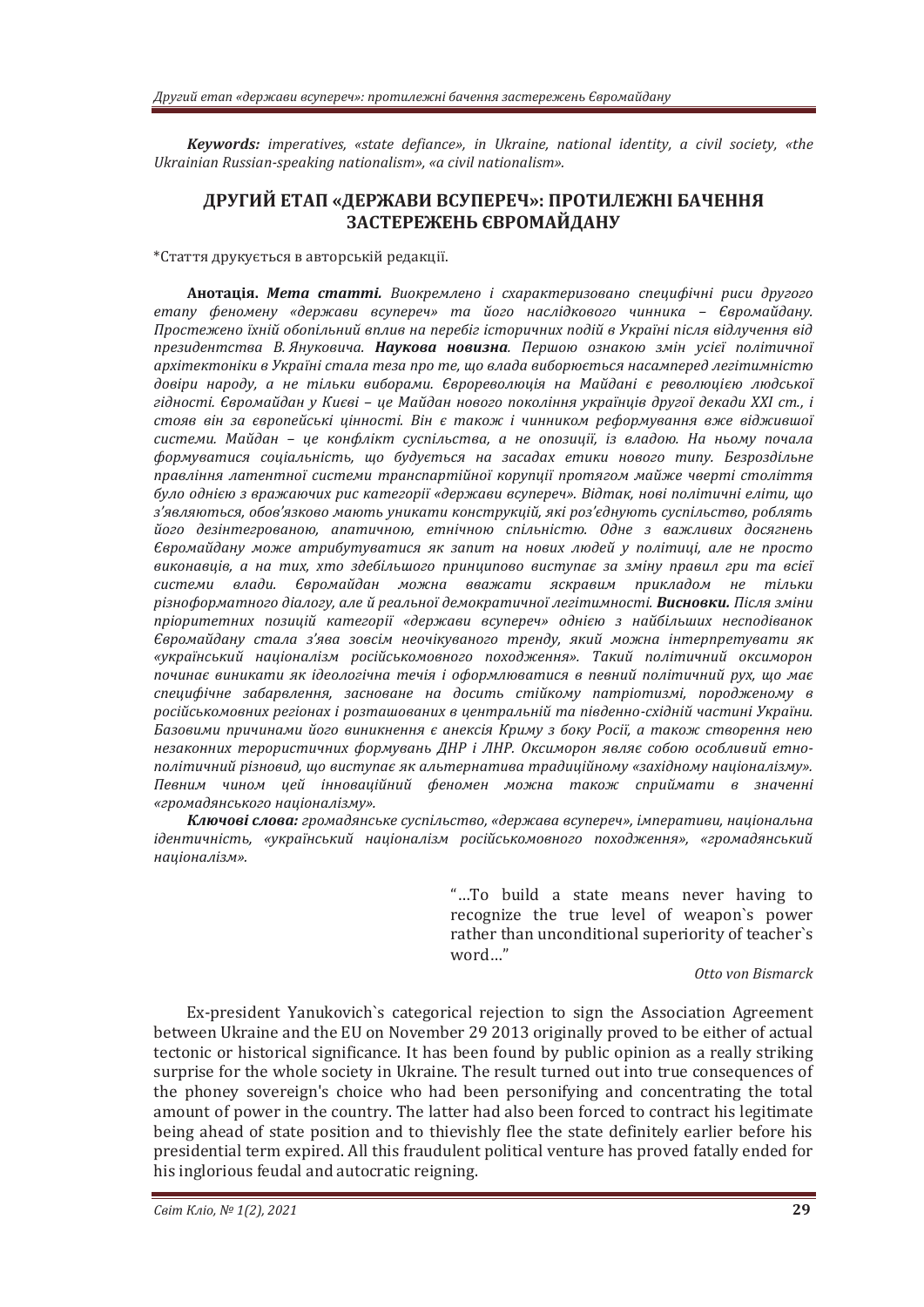The first sign of drastic changes in the political architecture of Ukraine has become to be expressed in the concept that power can be also fought for by people who are craving for social legitimate trust but not only using universal suffrage. It has happened as an innovative measurement of the November-December temporal period of 2013 format for establishing the national state of the engendered type. Due to the objectively proceeded process, the newly created entity must have had rather different features of political organization and traces of national independence. And a decisive step toward a quest for a conceived and fairly arranged system in the country has been emulated. For that reason, implicit previous homefront repercussions of «the state defiance» were fraught with explosive mass discontent of the middle-class representatives as well as that of foremost among students at high educational establishments in Kyiv [2; 3]**\***.

The foregoing incredible dissatisfaction was also ostensively intensified by unexpected cardinal change of foreign policy vector ranged from the European Union towards the Customs Union. Conversely, it became clear that the simultaneity of fingers clicking on one hand and bitter reminiscences of notorious time of war communism, if pivoted backwards, had formerly caused mass version for arbitrary decisions of impostured rulers inside the "Soviet power". Their regrettably known utterance: «The quiet waters of the Kuban river will flow in the direction where "the Bolshevicks" shall command them to go" have entirely emerged to be sacredly born in people`s minds. Mass public adversity for the ruling elite adherence to "the new deal" course forged ahead by Yanukovich over the period of some countable hours has turned into unpredictable burst of people`s anger consequently transformed into the public riot. Emerged entity was correspondingly named after definitely challenging and well-known appellation – as "the Maidan". It was originally turned out into the symbiousis with another connotation – "the Eurorevolution on the Maidan". And on the day after namely on November 30 2013 the place notably known all over the world as «the Maidan for Independence» appeared to be entirely overcrowed with have never seen before number of students inspired with righteous outrage. A transformity component of protests against openly expressed arbitrariness of Yanukovich`s camarilla ruling has witnessed renewed motions of the new impulses carried through stormy flows of public indignation. The "new vector" of a criminal autocrat political selfishness along with his self-willed coterminous actions on the Pechersk hills have painfully inflicted expectant and hopeful adolescent`s feelings – to hear their inner disposition to decisive changes and wishes and for them to finally uphold their position at any price. And it happened so that after brutal and atrocious reprisal against students at night time between November 30 and December 1 the new quality Maidan has commenced to be either an arena for certain imperatives unknown before or a place of setting up a peculiar identity marked with principally other type of content. And just due to that fact it is expedient to understand now the truth about the imperative`s regularity for consequent emergence and further comings into the agenda as apparently the EuroMaidan has been functioning in the way of a particular type of entity. Though the latter could seem to be of spontaneous and chaotic character at least at first sight. Albeit being allegedly as a definitive uncertainly the inner logic of the EuroMaidan`s imperatives was based on objective and natural needs of historical and political development of the whole country. Let`s consider the structure of challengies (named in our study as imperatives) that required urgent reaction of newly emerged state authorities.

Imperative #1. The Maidan`s Eurorevolution is a Revolution of Human Dignity. The Maidan in Kyiv is a new generation Maidan of the first decade in the XXI-st century. And now it stands for the European values.

-

<sup>\*</sup> A detailed summing up and characteristics of the first stage essence concerning "the state defiance" category in Ukraine have been initially introduced into scientific discourse by the author of this article. This study demonstrates conclusions on typically the Ukrainian type of state which now exists within its period of transformation. The author outlines the highlights of the first stage study of «the state defiance» category in his previous publications.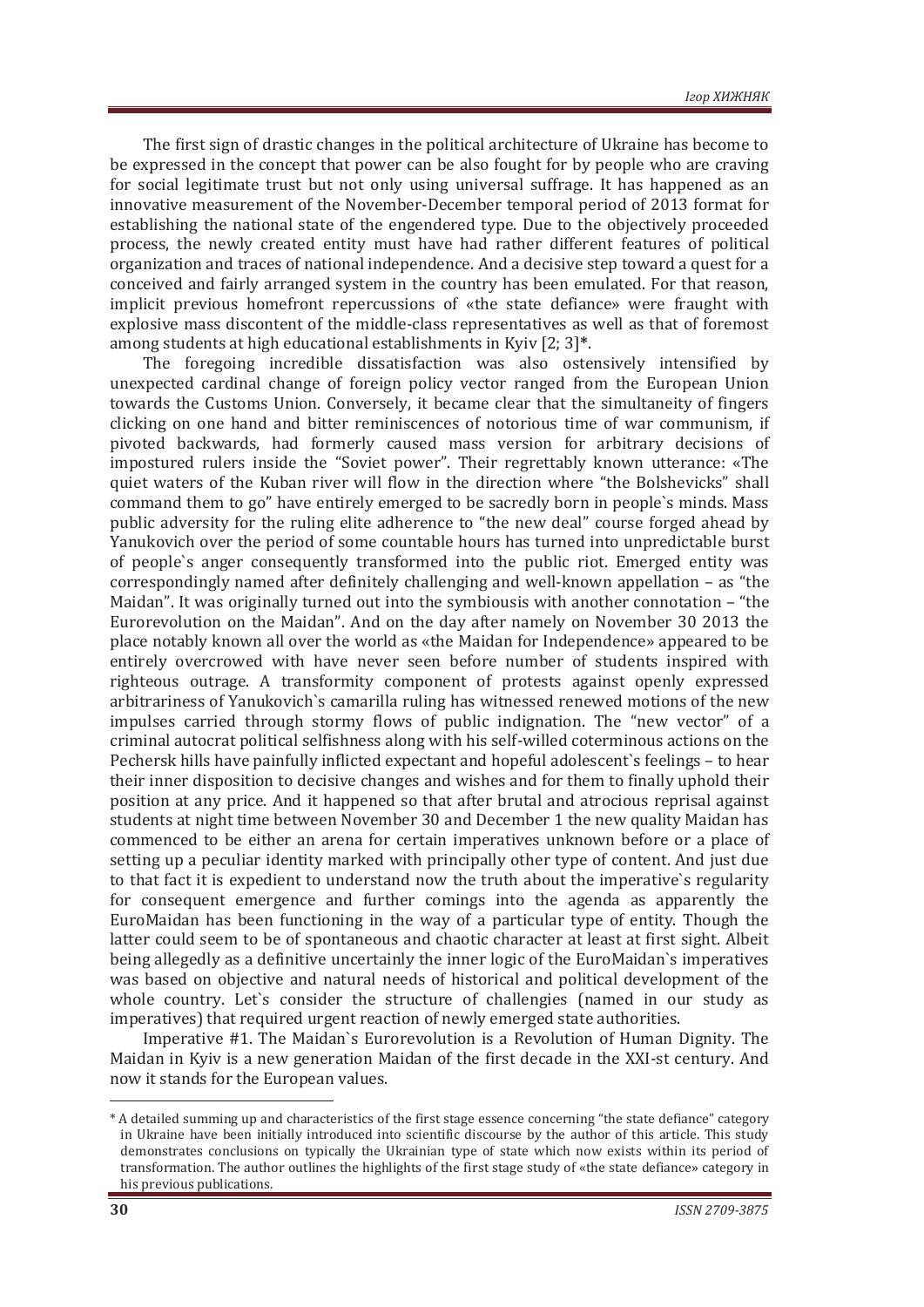As it is known the civil society format principally assumes the prevalence of ideological diversity, the observance of original rights of all subjects proceeded from various theories which reflect major practices of life in society. More over those are these subjects who are inclined to assert their positions. But what originally did catch adolescents` vision in real life? Programmed from "above" ostentations and desultory conversations imposed in cookie-cutter fashion and being entirely of spectacular and theatrical character but not in the slightest degree had envisaged cardinal decision of basic problem. The latter didn`t also mean an efficient and insistent course to practice the European class variety of reforms based on principles of the true but not slogan-mannered democracy. The high-level authorities` peremptory demands were bitterly true along with contiguous direct threats to the whole society. The essences were absolutely categorical – everybody had to indisputably follow "the letter of the law" way. But as to inviolable position of their own (this was not for public divulging) to proceed from the meeting of personal and persistent needs that were continuously growing. That meant, you guys, keep strictly to the established «law and order» but as to us we`ll do manage in accordance with our exorbitant appetites somehow in the manner of "beyond any law limits" ("po bezpredelu").

It has just happened so that the very case of "the state defiance" appeared, but under some other conditions, as a mere metaphysical category at the second stage of its formation and development. And then unexpectantly the already conterminous EuroMaidan has started holding a key stance as a new segment over historical realia in building up a society of another type in Ukraine. The mere fact of transference to higher stage of the Ukrainian national development – the political nation – has commenced turning into expanded understanding and detailed connotation of this category. The process has also resulted in the introduction of the new quality approaches with respect to the particular code of values born in the EuroMaidan itself. The EuroMaidan is a peculiar and a subjectivized expression of peoples` will in the Ukrainian society. They simply entrust their status of the only and a true sovereign to high-ranking authorities being temporally in power. Besides the EuroMaidan is also a subject of the Ukrainian`s society political will and it simultaneously shows a definite certainty of it`s ripeness efficiency in comparison to those who had been personifing the previous high-ranking authorities panopticon when in power. The EuroMaidan started to be taught to administer politicians along with an emerging notable claim for direct sovereignty of the people. More over the tendency of appreciable public disappointment over those who were earlier affiliated to politics additionally enforces and simultaneously futhers flaming out the high level of protesting feelings in the society. An enormously-suffered idea of the only European choice together with the human dignity one has become of primary importance in the EuroMaidan rather than faces of "the known-all" mass media-orchestrated politicians. The year of 2013 has become a point of progressive comprehention in political forming of the new nation in Ukraine as well.

Imperative #2. The EuroMaidan is a reforming factor of ostensibly obsolete system. It is a conflict within the society itself but it is not that one of the traditional opposition vs the high-ranking state authorities. A strategic task basically lays in the whole nation`s potency to progress and renovation as well as its ability for turning into self-regulating and self-developing organism. The base for its implementation extensively includes forming of appropriative foundation for the whole Ukrainian society unification down into a certain historical community with numerous social and ethnic groups. The previous practical active implementation of «the state defiance» category and especially over the period of Yanukovich`s 4-years presidency (surely with its own political benefit) has only generated direct artificial and forcely imposed deformity of ethnical identity in Ukraine. All prospects for the national Renaissance over identificational distinctions have been designated for the full-scale involvement of both either political or social institutes. The key task of those committed the full-time presence in the EuroMaidan provided aspiration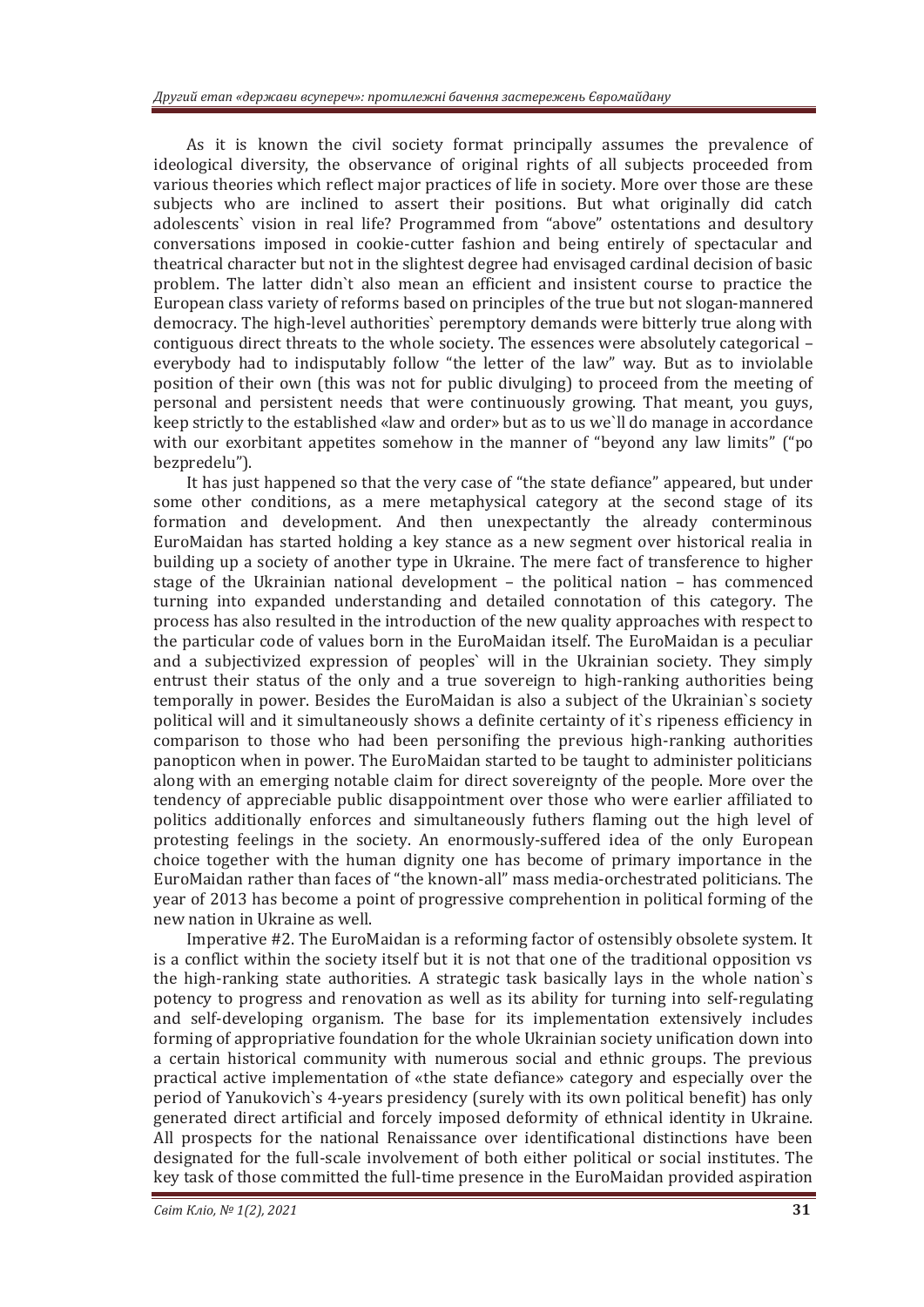for strengthening unity and integrity in the Ukrainian society along with keeping for inviolability and originality of the national identity as well as of the individual communities.

Imperative #3. Passionate adherents for a new type of sociality based on recently emerged ethical basis have already been starting its forming in the EuroMaidan. Such kinds of ethics entailed drives to the priority of such values as solidarity, mutual support and sincere respect of personality. The foregoing notions stipulated on real basic principles for accepting international norms, values and spirituality. An increadible aura of similar feelings was so heavily a function of those simultaneously being present in the EuroMaidan and communicate with residents of various areas either from Ukraine, close bordered territories or foreign guests. The vanguard positions of such a sociality has started to be provided primarily with social network organization. The letter has surely acquired dominated position with respect to the traditional models of social communication too. In pracrice that was eventually the most effective way in finding essentially prioritive, socially active and adequately thinking personalities in parallel to newly-formed institutions in the media communicative sphere.

An extraordinary model from the viewpoint of previous pracrice in independent Ukraine defines an untypical coincidence of romantism and pragmatism. As rather picturesque event the EuroMaidan has originally generated the sacred dream of freedom preponderance and chooses the long-wished tantamount search for the path to corresponding pragmatism. Among other innovations the EuroMaidan itself has initiated unexpected drive to acknowledged unity of values and solidarity. And it naturally is asserted as being a true place for reconstruction and matching the social orders aspired in the society. Likewise it has assumed the role of striking contrast to demonstrative "brownnosed" toadyism of fraudulent and autocratic decisions of a «family-commissed» Yanukovich`s criminal clan. The latter's hirelings ("titushki") were continiously precititating the bludgeon swoops against political scenes as well as the most successful business. Afterwards one has started to be watching simultaneous unification of interests among business institutions for the civil society has commenced openly declaring its own conseptual independent stance for sequencial status аs an individual subject in politics.

Hence it is a rule of thumb that the key position of the middle class in the civil society is ensured in every industrially developed state. And that only just started to be dominant social stratum is a definitely sort of mentally resourceful, horizontally enforced, constructively critical and socially inclined as to its responsibilities section of population in Ukraine today. It's potentials in building up an effective political nation have been accently expressed over the whole period of vehement withstanding in the EuroMaidan. And adding to all earlier mentioned negative traits of "the state defiance" category's inconsistances the striking paradox is blatantly registered through dubious absence of the middle class's persuasive presentation with its convincing and effective political program in the Verkhovna Rada. More over the vanguard of the civil society still has been striving for committing its own presence in correspondingly affiliated and disposable mass media.

As to priorities in the founding values within the abovementioned creative social stratum its primaries are being registered between the credentials of legitimacy and trust. And if to extrapolate all stated above as the ideas of human values and spirituality and augment them to the EuroMaidan's tasks (an author deliberately doesn't concentrate on ostensibly belligerent and brutal propagandistic incitements of certain political circles) one may acknowledge them as true hopes and expectations of both people and society in Ukraine. Hence publicly longed for legitimacy and trust have noticeably sufficed their inseparable identity and sameness. The EuroMaidan's values being vivaciously supported by the creative middle class have also clearly indicated a striking earlier incongruity (at least in Ukraine) to basic assessments of entailing drives to principal raising limits of moral credentials as well as the similar ones in politics.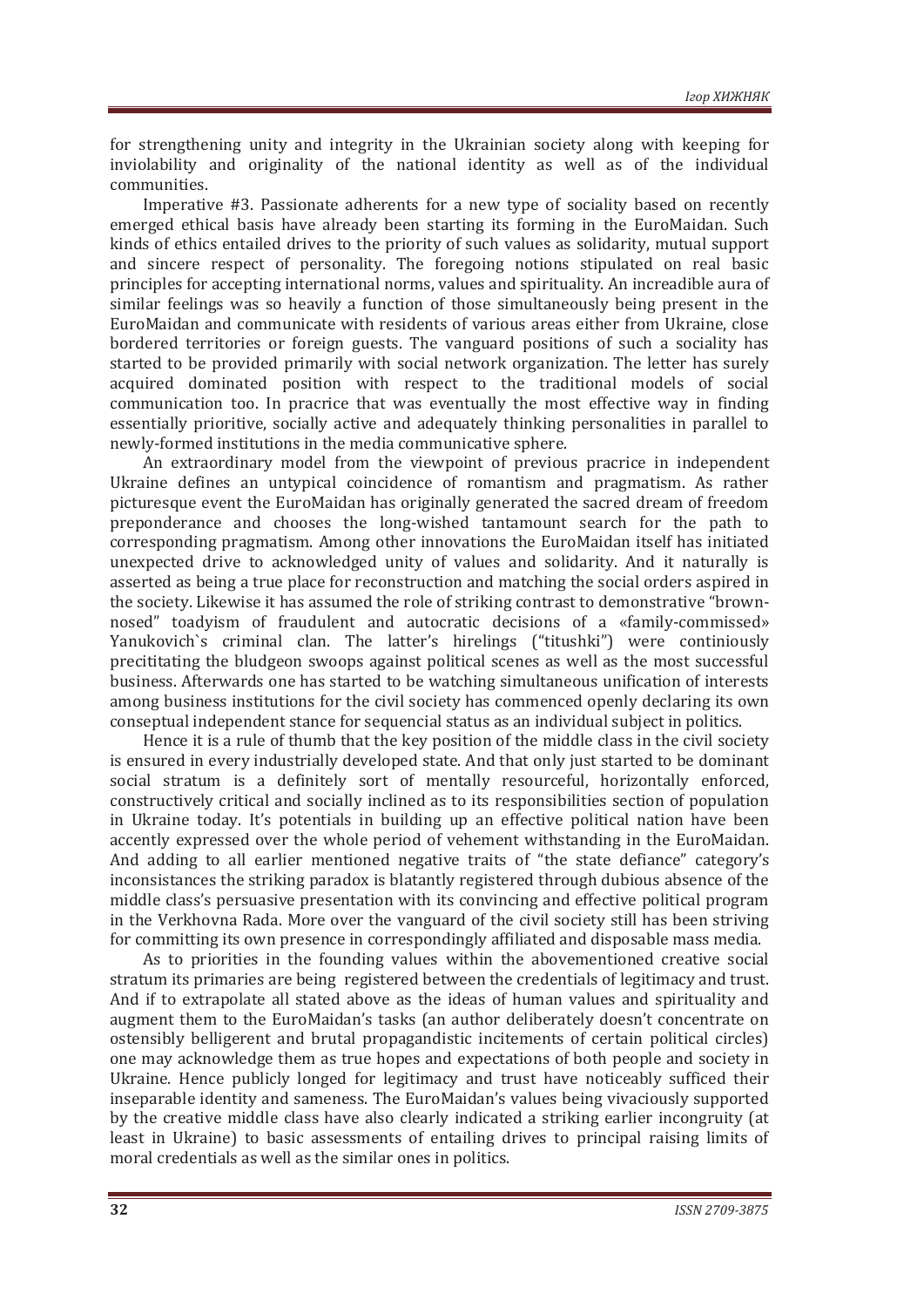Now the new type of ethics has just only generated the starting point in forming a new sociality in the EuroMaidan. The letter goes along as a topical image due to its gradual impeccability over social practice to establishing the new stage in forming the political nation in Ukraine. Unfortunately the rerdering of momentum mechanism marked with a minus sing that corresponds to transformity segment of "the state defiance" category has been opened up for sufficient negative resource. And the striking incongruity between its negative and positive composings still remains obviously unfavorable for the latter.

In the future the imperative's of #3 functions and its significance will evidently be expected either to be actual or deprived according to availabilities of the whole complex of historical circumstances.

Imperative #4. The political elites have to obligatory avoid of the extremes of reunifyind shortcomings and disintegrity as well as their ethnical apathy and false community. To the definite essentials among the EuroMaidans attainments one may indubitably attribute the truely imminence of rising requirements for the new figures in politics. But these are not eventually to be simple doers of the deliberately assigned political tasks. The figures in need have to stand primarily for the abilities that drastically change the rules in the political games and foremost in the original system of state power fraudulently imposed by former high – ranking state authorities. Though it has to be likely one of the most astounding features within "the state defiance" phenomenum over the previous 24 years of Independence in Ukraine. More over it was the time when "the big dogs" had been inviolably administering the artificially latent system of transparty corruption. The tangible features of their exposures were lavishly coloured with constant quarrels, mutual outrages, eloquent media disclosures especially during the terminals of the election campaign and numerous talk shows. And all this has to be indispensably accompanied with "thoroughbred hits in the politicians' kissers" in the Verhovna Rada and simultaneously transmitted with the numerous TV cameras in "the 3D format". This is so to say for popular digest. But the mature latency has been carefully nidden by "the peoples' delegates" whose tasks were imperatively outlined before by the former leading high – ranking state authorities. The latters – deviced political construction has been steadily verifying a dogmatic position disposed on founding values of the material wealth and originally basic source determinant – big money.

The repeated tendency of restoring "a parliamentary republic" formula at the stage of certain transformations has been turned out to be obvious again. It simultaneously goes through the attempts to at last clearly separate responsibilities among branches of power and tries to form a stable and resulted government. Although the present day one had not been legitimately and entirely supported yet by the Verhovna Rada at least up to the moment of the 2014 parliamentary elections. The similar efforts have also been entailed to creating of an independent judicial power. For the same purpose there has also been under taken some efforts to establish an effective institute for tangible struggle with corruption, setting up consensus of political class and newly formed image of the society as well as relative prospects for strategic state development. The foregoing concepts generally reflect basic priorities in altering the correspondingly existing state system in power and embody the EuroMaidan's key demands.

The content of the EuroMaidan's imperative #4 contains some special place for irreversible changes in the elite's environment. But nevertheless even the altering in that very important amendment doesn't mean certain drastic changes inside its basic agenda. And as it was stated before the main thing lays in the fact of changing rules in political game. That means the creation of the mature but not only as the simply conditional middle class in Ukraine in contrast to that one which over a certain number of previous years had been serving a base for distructive and ruinous character of "the state defiance" category. It also looks like as a task of special priority to tangibly alter of the political class character. The reforming in the state administering structure goes along with cardinal changes within its original pro-Soviet key components and constitutes the same urgent necessity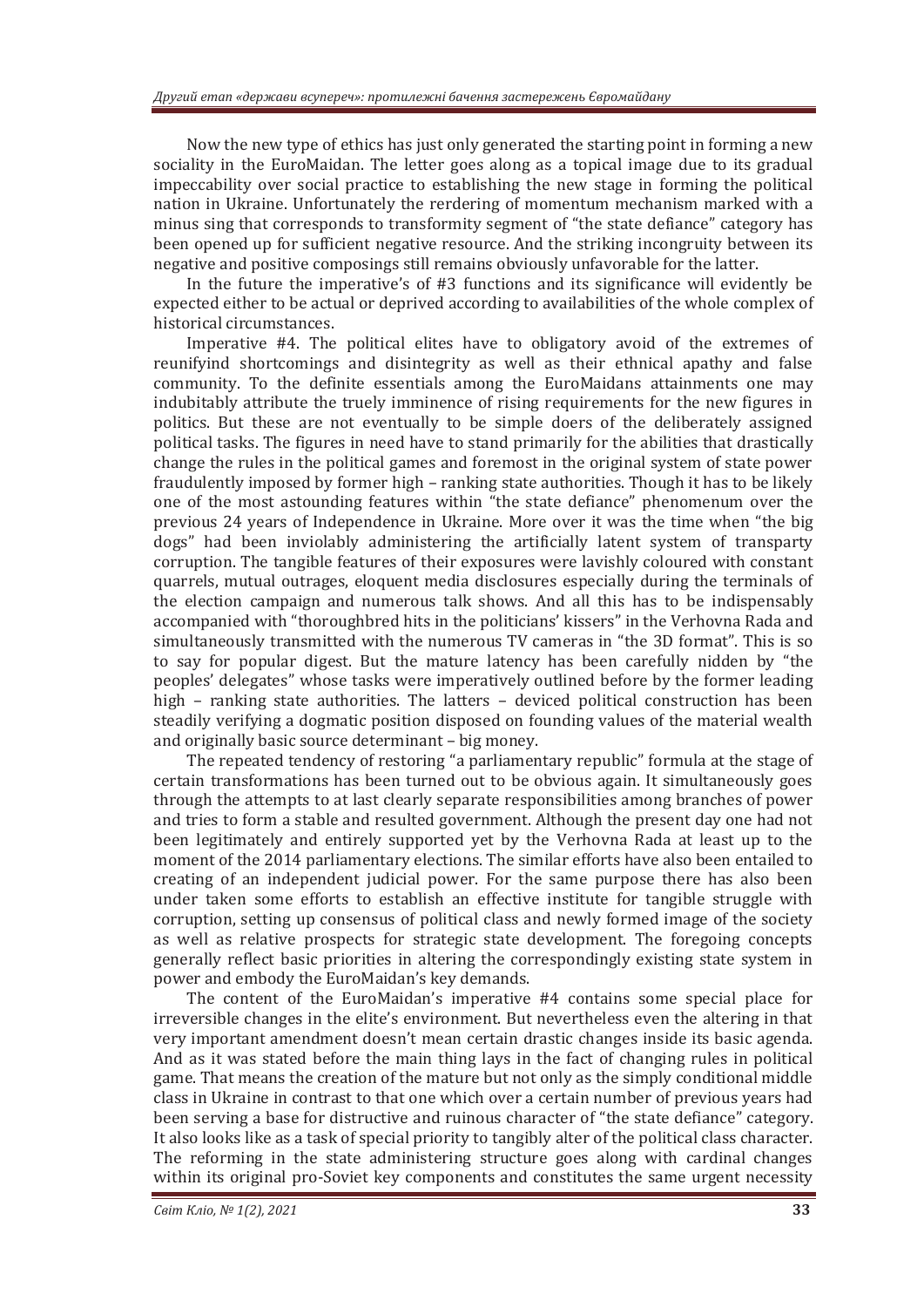as well. Concerning the younger as to their relatives generation in former high-ranking state authorities their preferences as earlier still entail exceptional drives to meeting personal welfare needs at the expense of the Ukrainian state resources.

The middle class does starts forming the agenda of its own in the EuroMaidan's social and political vicinity. Now in the provisional government there has appeared some rather «sympathetic» faces from the viewpoint of today's demands. But there hasn't been introduced any key changes in nature and character of political power itself yet.

Additionally there is a recognized existence between two social contracts in a mainstream of the West as well as in a similar one of the East. Both espire to actual and effective changes but by their separately own ways. And that's the reason why it is highly necessary to find a resourceful way for consensus that may ensure a long needed for the both task.

Imperative #5. Another the EuroMaidan's undisputable and conceptual acquisition may be attributed to the noteceable assertion fairly heard among its participants: "To often make mistakes in "trifling formalities" always means to lose the main ones". The foregoing concept earlier turned out into the basic principle. It has also assumed changings in spiritual and moral attitude towards the provisions which even having been reached after acquiring Independence somehow have strangly started to be considered as "trifling unnecessaries". The matter dealt with vulgar simplications in interpreting the socalled the national unifying myth that had been introduced into scientific discourse by M. Grushevskiy. That "trifling unnecessary" directly pertained to practicable difficulties in simplifying and choosing appropriate historical contexts under which there had been taking place the formation of the Ukrainian national consciousness. To the same category of «the trifling unnecessaries» (somehow with in the similar period) the tendencies of formind a paradigm for the national identities may also be attributed. Albeit as the main true context of the update currencies there should be recognized the presence of the new historical community or by another words the new identity the state citizens. Due to its seeming impeccability they have been starting to formulate this vitality within the boundaries of the new stage forming of the political nation itself in Ukraine.

There also happened a definite collapse of negative instruments gathering within "the state defiance" category especially following disgraceful president Yanukovich's and his disciples ousting on February 21 2013. But the fact itself of the EuroMaidan's availability and the latter's presence like a specific historical reality as its consequence has resulted in a visible interpretation of the transformity within the Ukrainian peoples community. Thus it is not an area for only abstract theoretical consepts but the dilemma of the existing truth. It is evidently the new historical reality that has entailed sequencial consideration for a necessity to consider the Ukrainian peoples community as a self-governed and selfrevival. Domination of "the state defiance" transformity segment over 24 years of Independence has fraught with artificial deforming of ethnic identities in Ukraine. And consequently prospects for original identification revival of citizens in Ukraine fully depends upon a certain number of factors like-a full-scaled participation in preserving territorial integrity and unity of society in general as well as including in the whole process appropriate political and social institutions inside the country. In addition the parallel indisputable distinction of individual communities activity is ensured to be observed.

The definitely assured assumption of foregoing principles witnesses a certain number of widely scaled social and political dialogue alongside with an open democratic legitimacy which has become a peculiar type of the call board for various innovations introduced in the course of implementation the EuroMaidan's political venture.

In a grandiloquently pompous, self-confident and infallible speech of Russian President Putin there been his born a strong resemblance to the only imitation of similarity to legitimacy. It was fully devoted to "unifying" (to be more correct annexation) of Crimea by the Russians themselves. The eloquent mummery contained alleged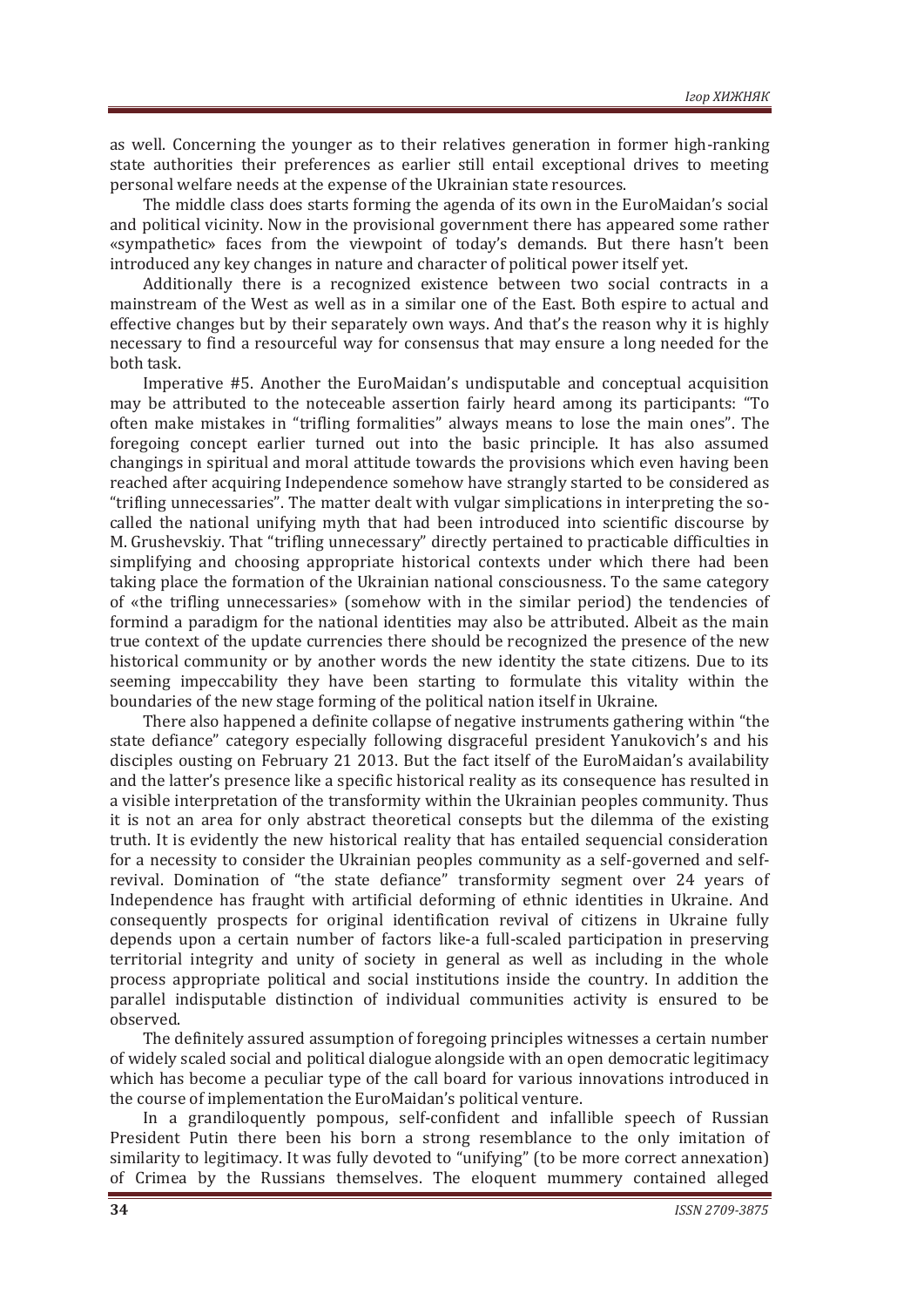definition about Crimea: "…it always will be Russian, Ukrainian, Tatar but never be – Bandera's". That happened on March 18 in 2014. Besides the talkative speaker was accentuately grieving over the availability in Ukraine not only Russian phobia bearees, fashists but anti-Semits as well. As to the latter one needs an exclusive definition. And foremost because it just became to be an active and original bugaboo of Goebbel's descent propaganda inspired by Putin's providers of mass media. The psychological attack proceeded previous burst of the Anschluß offensives in Crimea that had been perfidiously occupied by "the green unidentified little fellows". The matter was that as if allegedly envisaging the Russian leader's "surreptitious indercovers" as well as his exercises in drawing up atrocious realities of the Ukrainian origin. Y. Zisels the head of the Association of jewish organizations in Ukraine appearing on the Ukrainian TV "the TBI" channel has openly estimated the EuroMaidan's occurrences: "I didn't feel myself as a gew in the Maidan… The Maidan has speeded up building the Ukrainian political nation, and did it very quickly. We didn't feel ourselves as a separate ethnic groups… We felt ourselves as a united Ukrainian people… who were standing in the Maidan, on the barricades". To the all above mentioned it should be added that the EuroMaidan has emerged as an area of another important ponderable features: solidarity and mutual understanding between the Ukrainians and the Poles, the Ukrainians and the Armenians etc. (to the point, the first sorrowful sacrifice among the heroes of "The Celestial is a Hundred" has become an adolescent of the Armenian descent who dreamt of the carier of the movie star but appeared to be a true defender of the Ukrainian people and sacrificed his life to establish the new Ukrainian political nation). Albeit against a defined background it looks rather strange the fact of actual support by high-ranking political authorities in Armenia, due to the only reasons known to them, of the Russian Blitzkrieg over the Crimean annexation.

It is the EuroMaidan's dignity to distinguish with its agenda the major painful points within "the state defiance" category that is our a case study. The ostensible inability and unskillfulness of the earlier ruling political class in Ukraine to act geopolitically has also been ascertained along with the latter's inefficiency to conclusively formulate new postulates in philosophic and social format. The category's meaning neither goes out of the distinct limits over "local postmodernism" nor proposes a definitely new world outlook in response to becoming imminently objective the EuroMaidan's demands. Having summarized the previous research and certain definitely actualized in this article features of "the state defiance" category a case study has been also supplemented by the Ukrainian researcher F. Rudych who is quoted as writing: "In the present day's Ukraine everybody is aware of the fact that after the fall of the USSR as well as getting its Independence the new order in the state has not been outlined and established yet to ensure the nation's survival" [1, p. 305].

As an utmost among the other of the EuroMaidan's surprises one may register a totally unexpected emergence of "a Russian-speaking Ukrainian nationalism". The essentials of that sort of the newly-formed national movement have some rather specific colourings and are based on firm patriotism born in the Russian-speaking regions of the Central and the South-Eastern parts in Ukraine. It entirely offers a particular kind of variety nationalism that comes forward as an alternative to the so-called areal "nationalism from the Western Ukraine". Over the last two years the latter has been inclusively representing the mobilized focus for sticking up propagandistic and ideological labels from the arsenal of informational war imposed upon Ukraine by its Northern and "fraternal neighbour". "A Russian-speaking Ukraine nationalism" is evidently a sort of innovative political oxymoron which definitely arises from the perfidious annexation of Crimea, illegal intrusion of "DPR" and "LPR", Russia's armed invasion and direct intervening into internal affairs of Ukraine as well as impudent violation of her internal and external sovereignty. Proponents for this perspective may also attribute the oxymoron's ideology to a distinctive social nationalism of the Ukrainian model. The uncommon origin of the oxymoron's character encourages an extensive nationalistic